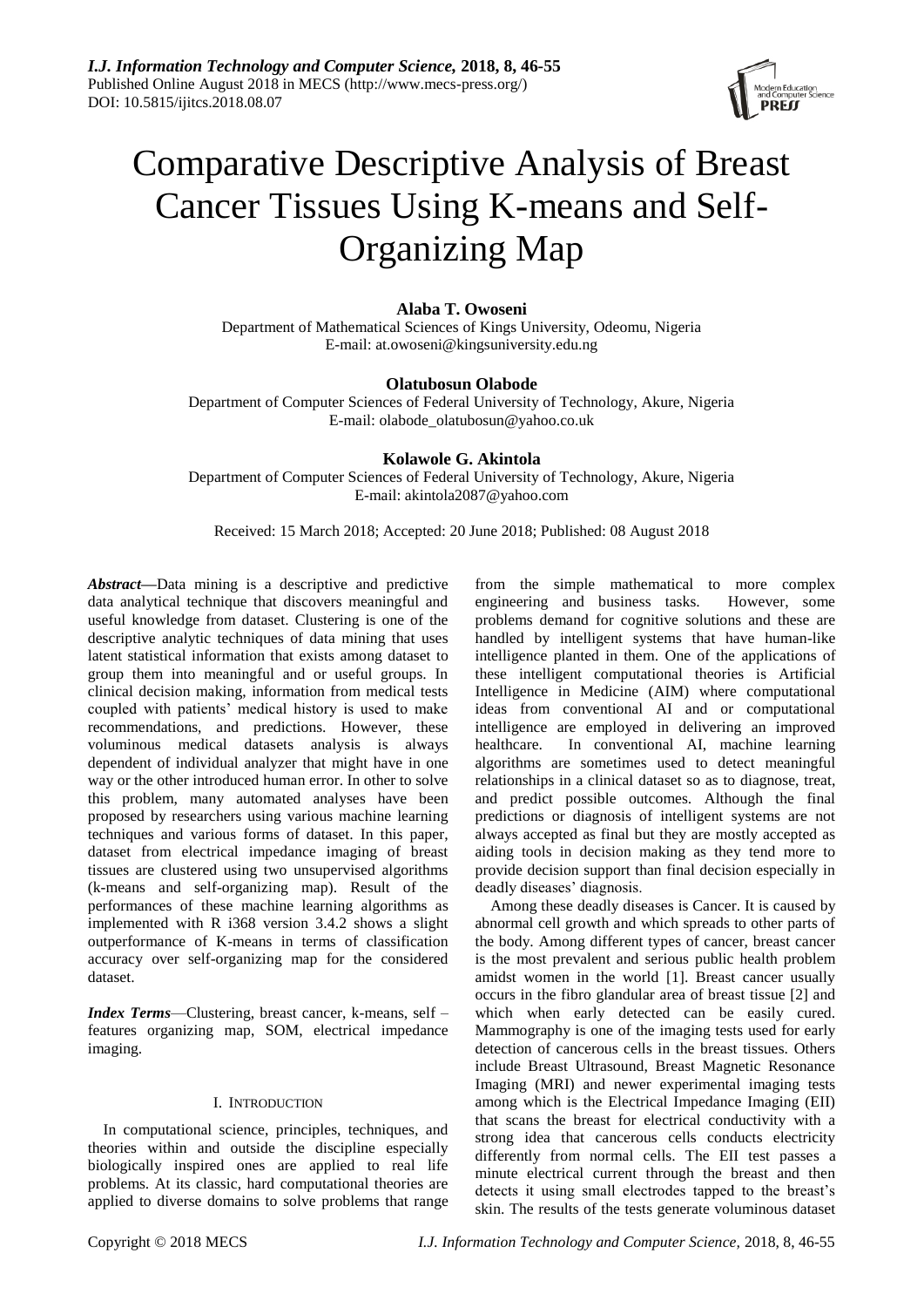that need been analyzed by radiologists or other appropriate medical personnel. However, variations in radiologists' interpretations especially mammograms [3,4] due to the fact that the task is repetitive and timeconsuming has been a problem. The need for interpretation reproducibility which will bring about a reliable result and subsequent early detection, treatment and mortality's rate reduction has been the concerns of computational scientists as they have been providing computer aided tools in automating the process of scans' interpretation and other statistical results of cancer screening.

In this paper, dataset with electrical impedance measurements in samples of freshly excised tissues from the breasts of some volunteers are clustered using Kmeans, X-means-improved K-means and Self-Organizing Map all implemented using R i368 version 3.4.2 for the purpose of identifying the best clustering method out of the three. The dataset [5], by [6,7] had impedance measurements made at the frequencies: 15.625, 31.25, 62.5, 125, 250, 500, 1000 KHz. The attributes of the dataset include Impedivity (ohm) at zero frequency (IO), phase angle at 500 KHz, high-frequency slope of phase angle, impedance distance (DA) between spectral ends, area under spectrum, area normalized by DA, maximum of the spectrum, distance between IO and real part of the maximum frequency point, and length of the spectral curve. The paper is organized as; section two, discussing related work while methods and materials used in the study appear in section three. Experimental setup, results and discussions are contained in sections four and five respectively while section six provides conclusive points and recommendations for upcoming researchers who may which improving on the study.

#### II. RELATED WORK

Several studies have been carried out on the detection and classification of breast cancer especially from mammograms. Chan et al., (1995) classified breast tissue on mammograms into masses and normal. In the study, they used texture features derived from spatial grey level dependency (SGLD) matrix and stepwise linear discriminant analysis to perform the 2-class classification. The classifier could achieve an average area (Az= 0.84 during training and Az=0.82 during testing) under the receiver operating characteristics (ROC) curve [8].

Wang and Karayiannis (1998) presented another approach to detecting micro-calcifications in digital mammograms using wavelet-based sub-band image decomposition, and then reconstructing the mammogram (that contains only high-frequency components, including the micro-calcifications) from the sub-bands containing only high frequencies [9].

Garma et al., (2014) proposed a method for detection of breast cancer based on digital mammogram analysis. Haralick texture features were derived from SGLD matrix. The features were extracted from each region of interest (ROIs). The features discriminating to detect abnormal from normal tissues were determined by stepwise linear

discriminant analysis classifier. The proposed method achieved 95.7% of relative accuracy for classification of breast tissues based on digital mammogram texture analysis [10].

Sheshadri and Kandaswamy in a study used statistics extracted from mammograms to classify breast tissue. The statistical features extracted are the mean, standard deviation, smoothness, third moment, uniformity and entropy which signify the important texture features of breast tissue were used to obtain four basic classes of breast tissues (fatty, uncompressed fatty, dense and high density). The method was evaluated with the data given in the data base (mini-MIAS database) and obtained accuracy of 78% [11].

Leonardo et al., (2006) in a work analyzes the application of the co-occurrence matrix to the characterization of breast tissue as normal, benign or malignant in mammograms. The characterization is based on a process that selects using forward selection technique from all computed measures which best discriminate among normal, benign and malignant tissues. A Bayesian neural network is used to evaluate the ability of these features to predict the classification for each tissue sample. The proposed method was evaluated using a set of 218 tissues samples, 68 benign and 51 malignant and 99 normal tissues. The result of the evaluation provided an accuracy of 86.84% [4].

Zhang et al., (2005) in their work to breast tissue classification from mammograms, applied a neuralgenetic algorithm for feature selection in conjunction with neural and statistical classifiers has obtained a classification rate of 85.0% for a test set [13].

Christoyianni et al., (2002) proposed a special neural network in which a Radial Basis Function Neural Network (RBFNN) is used in the classification of breast tissues from mammograms. The network was evaluated using data from the MIAS Database with a recognition accuracy of 88.23% in the detection of all kinds of abnormalities and 79.31% in the task of distinguishing between benign and malignant regions [14].

Nithya and Santhi (2017) presented a computer-aided diagnosis (CAD) system for breast density classification in digital mammographic images. The proposed method consists of four steps: (i) breast region is segmented from the mammogram images by removing the background and pectoral muscle (ii) segmentation of fatty and dense tissue (iii) percentage of the fatty and dense tissue area is calculated (iv) Classification of breast density. Results of the proposed method evaluated on the Mammographic Image Analysis Society (MIAS) database. The experimental results show that the proposed CAD system can well characterize the breast tissue types in mammogram images [15].

Petroudi et al., (2003) presented a new approach to breast tissue classification using parenchymal pattern where they developed an automatic breast region segmentation algorithm that accurately identifies the breast edge, as well as removing the pectoral muscle in Medio-Lateral Oblique (MLO) mammograms. The approach uses texture models to capture the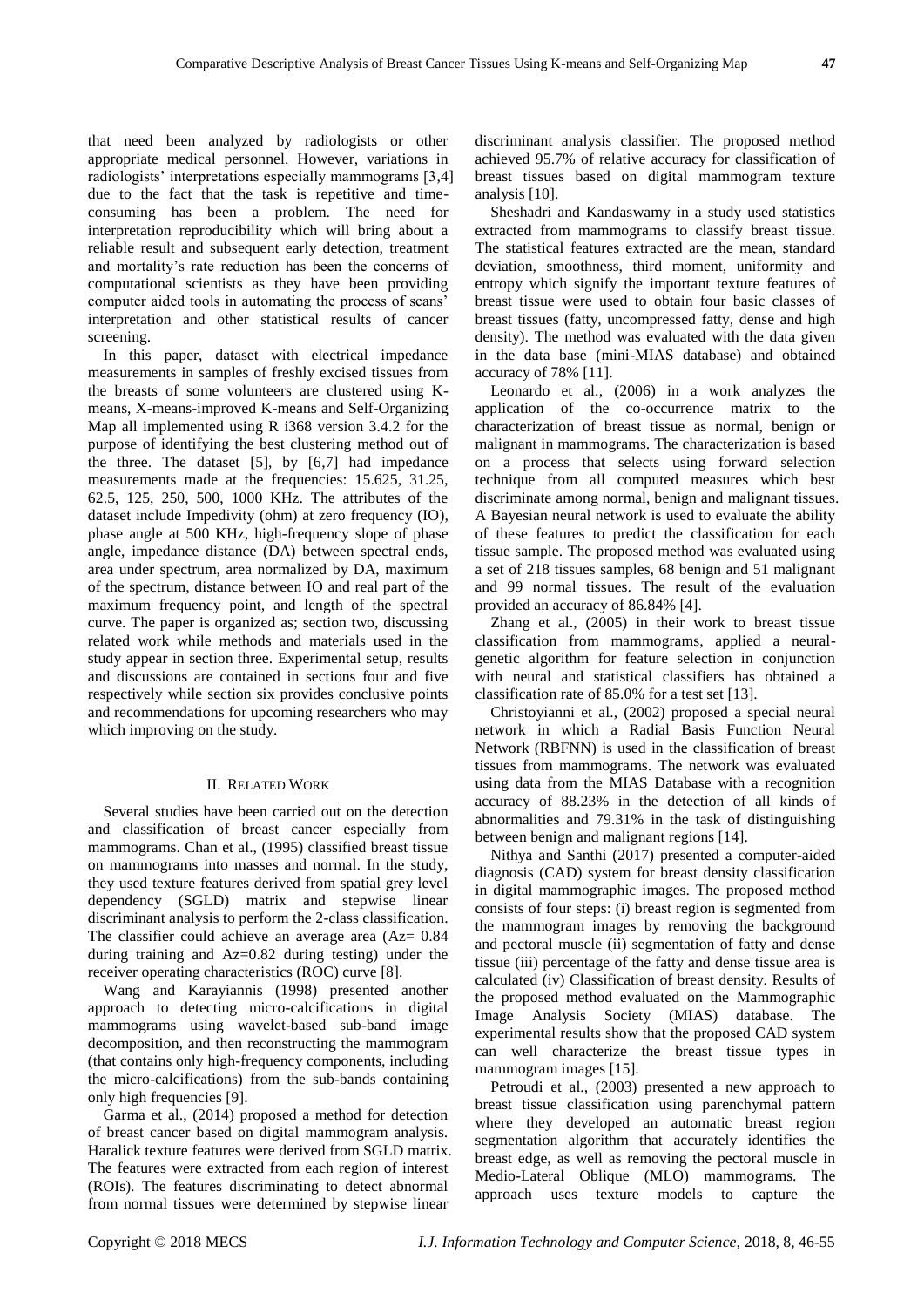mammographic appearance within the breast area: parenchymal density patterns are modeled as a statistical distribution of clustered, rotationally invariant filter responses in a low dimensional space. This robust representation accommodates large variations in intraclass mammogram appearance and can be trained in a straight-forward manner.

## III. RESEARCH METHODOLOGY

This section discusses the methodology of the study and it involves both hardware and software materials and techniques used for the designs, implementations and evaluations of the proposed algorithms. These are discussed shortly:

#### *A. Materials*

With the hardware materials used, little attention is given to it in this study as the researchers believe that any personal computer with hardware configuration that supports R i368 version 3.4.2 and windows 7 Ultimate or newer versions would be appropriate for implementing the algorithms as this was considered during the course of the study. The software tools used include R i368 version 3.4.2, a data analytical package for data analysis and knowledge discovery and Weka version 3.6.3 (Waikato Environment for Knowledge Analysis) used for optimizing attributes selected for the analysis. The former was used for implementing K-means and SOM which were the algorithms used during the course of executing this study.

The dataset analyzed here was taken from a study [6,7] of 106 freshly excised breast tissue samples performed in the range of 15.625Hz to 1MHz and this data is available publicly at the UCI Machine Learning Repository. Histological analysis was performed to classify each tissue sample as carcinoma (car), fibro-adenoma (fad), mastopathy (mas), glandular (gla), connective (con), or adipose (adi) tissue. The dataset has 9 attributes, IO: Impedance (ohm) at 0Hz; PA500: Phase angle at 500 kHz; HFS: High-frequency slope of the phase angle; DA: Distance between ends of the impedance spectrum; AREA: Area under the impedance spectrum; A/DA: AREA normalized by DA; MAX IP: Maximum of the spectrum; DR: Distance between I0 and the real component of the maximum frequency point; and P: Length of the spectral curve.

#### *B. Methods*

This section discusses methods used for data preprocessing, clustering and evaluation.

#### *i. K-means Algorithm*

In data mining, meaningful and useful knowledge discovery from dataset by machine learning algorithms is a concern as researchers explore more and more effective algorithms to achieve the goal. Clustering is an unsupervised classification in which function's outcome is predicted to have a categorical value. K-means is a special clustering algorithm that provides a one level

clustering. It groups dataset into groups represented by their centroids (means). It differs from k-medoid in that every centroid is not always a data point in the dataset, but a medoid is a data point in the dataset of under discourse. The algorithm is represented as:

$$
d(x, y) = \sqrt{\sum_{i=1}^{n} (x_i - y_i)^2}
$$
 (1)

*Step 1: Select K data points as initial centroids Step 2: Repeat*

*a. Form K clusters by assigning each point to its closest centroid using distance norm (1)*

*b. Re-compute centroid of each cluster by computing weighted means of all its points using:*

$$
\overline{\mathbf{x}} = \frac{\sum_{i=1}^{n} (y_i * w_i)}{\sum_{i=1}^{n} w_i}
$$
 (2)

*where,*

 $y_i =$ data point and  $w_i =$ weight of data point  $y_i$ 

*Step 3: Until centroids do not change*

$$
SSE = \sum_{i=1}^{n} \sum_{x \in c_i} dist(c_i, x)^2
$$
 (3)

where,

SSE is the sum of squared errors (the objective function for K-Means), and;

 $dist(c_i, x)^2$  = Euclidean distance measure between input x and ith centroid (i.e.  $c_i$ ).

The goal of K-means is to minimize the objective error function in (3)

## *ii. K Selection and K-centroids Initialization*

It is believed that the result of K-means is greatly influenced by *"k"* clusters specified by the analyst and also the initial centroids chosen. In this study, elbow method that finds the optimal number of clusters for a dataset by incrementally varying the cluster number *"k"* starting from 2 and determining the computational cost (usually sum of squared errors) of the clustering as *"k"* increases. A value is reached that is called the elbow value where the computational cost reduces sharply and from which subsequent decrease seems insignificant (Fig. 1). Also, a hierarchical clustering of the dataset is taken to predetermine the number of likely clusters that exists in the dataset (Fig. 2).

From Fig. 1, the noticeable elbow value is 4, but with the pattern as contained in the dataset, there are six clusters available in the dataset. Therefore, in this study, both 4 and 6 are considered as possible clusters for the dataset and used in the clustering. Other method for "k" determination is information criterion approach (Akaike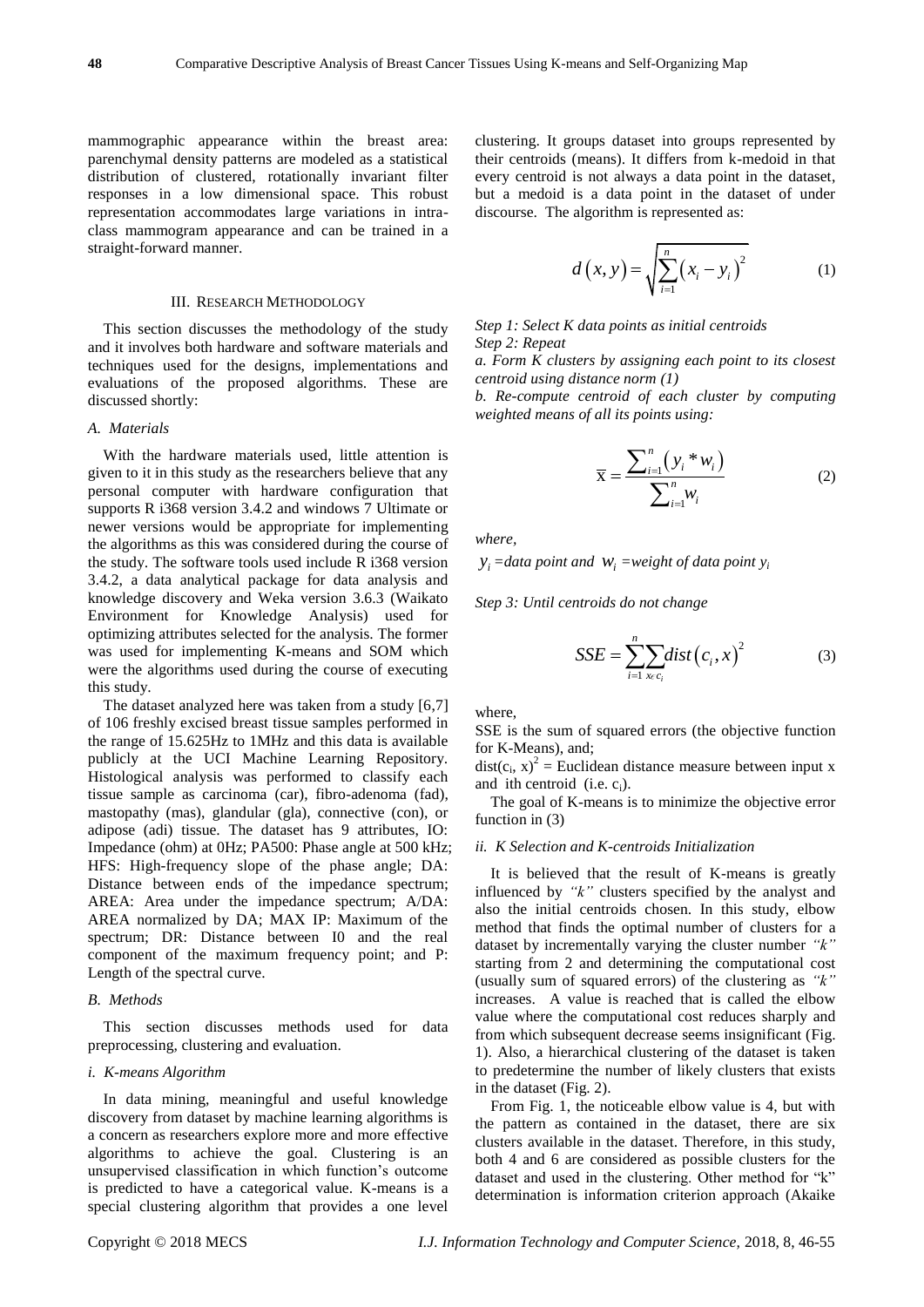criterion or Bayesian criterion) but, elbow method and plot of hierarchical clustering are considered in this paper.

Random selection of initial centroids for multiple running of the algorithm is considered in this paper. The centroids are samples from the dataset.



#### *iii. SOM*

Self-organizing map is self-features organizing algorithm that learns without the aid of human intervention. It operates on the basis of neighborhood function to cluster data points into their groups. Its operation is stated as:

*For each input object x<sup>s</sup> in the dataset perform the following four steps:*

*Step 1: Find the neuron with the most 'distinguished' response of all using Euclidean distance norm*

*Step 2: The maximal neighborhood around this central neuron is determined (usually two rings of neurons around the central neuron)*

*Step3: The correction factor is calculated for each neighborhood ring separately*

*Step 4: The weights in neurons of each neighborhood are corrected according to (4)*

$$
w_{ij}(new) = w_{ij}(old) + \eta(t)a(d(c-j), t)(x_{ij} - w_{ij}(old))
$$
\n(4)

where,

 $x_s$ =input

(t)=learning rate usually selected randomly between 0

and 1 (but, in this paper, *t* ranges from 0.05 to 0.01) a(.)=neighborhood function and it depends on two parameters:

- One is the topological distance  $d(c-j)$  of the jth neuron from the central one and
- The second parameter is time of training (t)

SOM operates is a similar manner to K-means that is, it groups data points into clusters. However, it additional maintains the neighborhood arrangements of the data groups as similar groups lie close to one another on the map.

#### IV. EXPERIMENTAL PILOT

This section considers experimental pilot on the implementation of the machine learning algorithms in R i368 version 3.4.2 and their evaluations with breast tissue dataset.

#### *A. Data Preprocessing*

Prior to the use of the R, optimized selection of attributes out of the dataset's nine attributes was considered using various search algorithms implemented in WEKA 3.6.3. The dataset has 106 instances and 9 attributes before preprocessing. During the preprocessing, data with instance number 103 was removed as it posed as an outlier therefore having 105 instances of data left for the analysis. Out of the nine

attributes, Genetic, Greedy stepwise, Best First and Exhaustive Search techniques were used for the selection of the best optimized attributes that could be used for the analysis. IO, HFS, A/DA and Max IP are optimized attributes for Genetic, Greedy stepwise, and Exhaustive Search techniques while IO, A/DA and Max IP are the optimized attributes for Best First Search technique. The dataset was normalized using min-max technique modeled as (5) and finally scaled using scale () function in R.

$$
v'(i) = \frac{(v(i) - \min[v(i)])}{(\max[v(i)] - \min[v(i)])}
$$
 (5)

´

where,  $v(i)$  is the original value and  $v$  *(i)* is the normalized value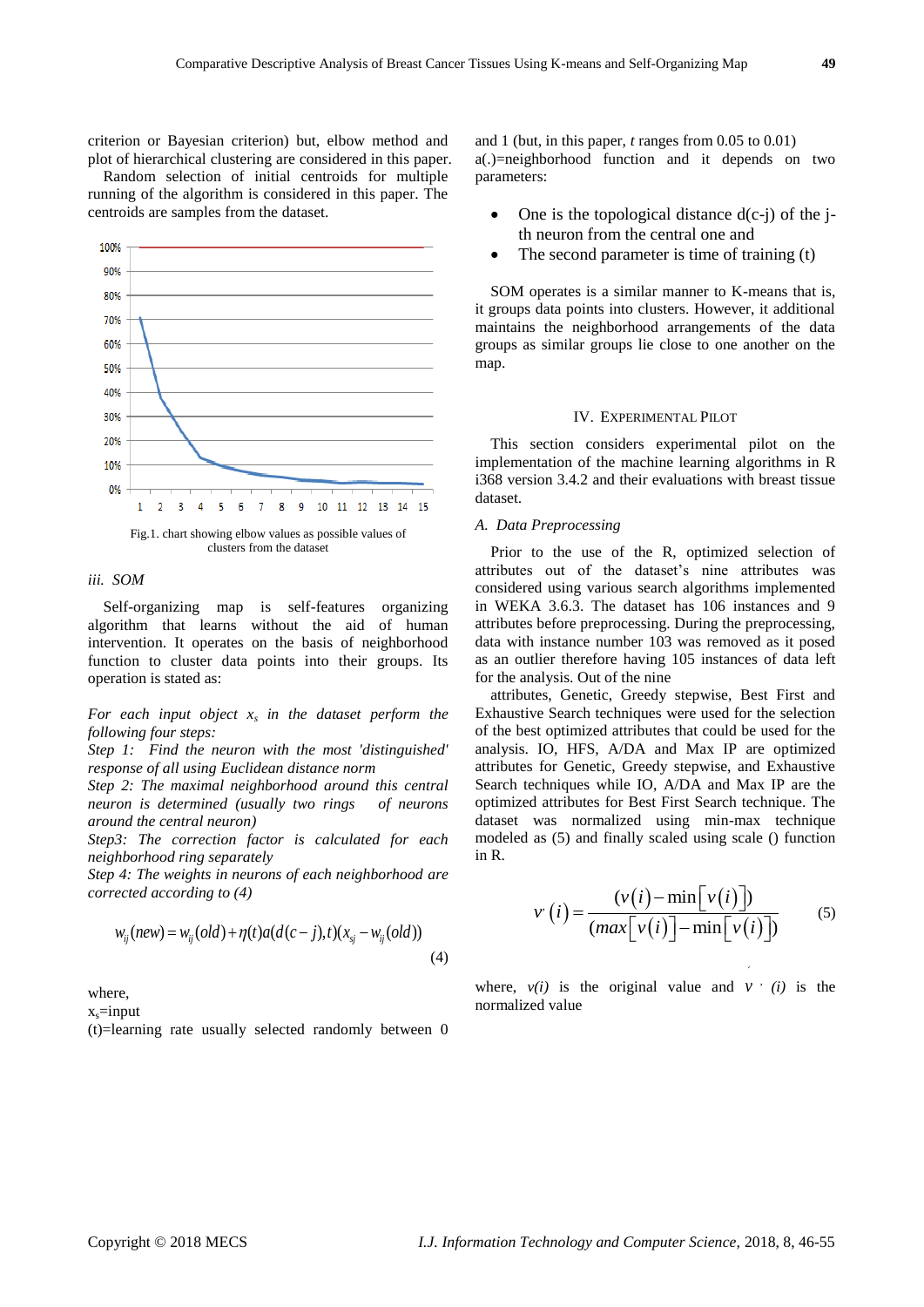

dist(breast) hclust (\*, "complete")

Fig.2. Hierarchical clustering of the dataset to predetermine the number of likely clusters using R



Fig.3. Hierarchical clustering of the dataset to predetermine the number of likely clusters using WEKA

#### *B. Experimental Pilot with K-means*

This part of the study considers implementation of K-Means algorithm in R and execution of it with the preprocessed dataset.

## *Case 1: Using IO, A/DA and Max IP as Best First search selected attributes:*

K-means algorithm was implemented in R and used on 105 instances of the dataset. The algorithm used 20 samples of randomly selected initial centroids and in each initialization, it runs for 100 times. The best result for the 20 running is chosen as the final output as contained in Fig. 4 and Fig. 5. In Fig. 4, fours clusters were considered while in Fig. 5, six clusters were considered.

*Case 2: Using IO, HFS, A/DA and Max IP as Exhaustive, Greedy Stepwise, and Genetic Search selected attributes:* 

The implemented K-means algorithm considered 20 samples of randomly selected initial centroids and in each initialization, it runs for 100 iterations. The best result for the 20 running is chosen as the final output as contained in Fig. 6 and Fig. 7 having dataset grouped into four and six clusters respectively.

#### *C. Experimental Pilot with SOM*

## *Using IO, A/DA and Max IP as Best First search selected attributes:*

In R, package "kohonen" has three functions for selforganizing mapping of input space with output space. These include som, xyf, and supersom. However, the classic function "som" was used for the mapping of the high-dimensional inputs space to low-dimensional outputs space. The maps consist of six and four neurons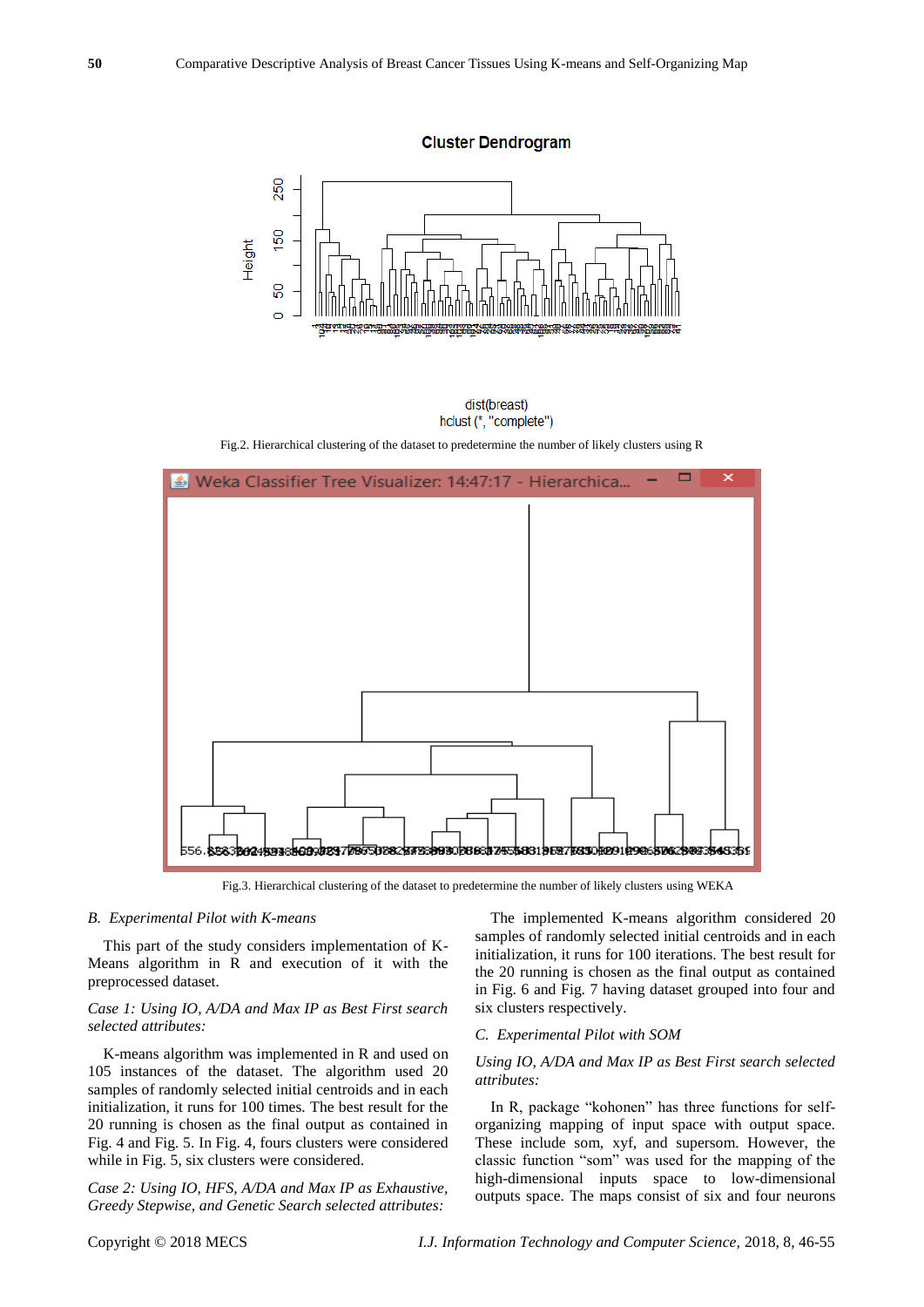that are hexagonally arranged to yield six and four clusters respectively. The maps have running lengths of 700 and other attributes were set to their default values in R. 105 scaled instances of the dataset were fed as inputs to the map. Where IO, A/DA and Max IP attributes were

the optimized attributes used to represent the nine attributes of the original dataset. The training progress for the 2X3 SOM is shown in Fig. 8 while Fig. 9 shows that of the 2X2 SOM.

```
Cluster means:
               I0
                                A.DA
                                                 MaxIP
1 1.1872905 -0.01267169 0.44535190
2 -0.6464831 -0.67267170 -0.60508868
3 -0.5013625 0.59025557 -0.08290691
4 1.9133098 2.13724245 2.26397339
Clustering vector:
  [\begin{smallmatrix}11\end{smallmatrix}]\begin{smallmatrix}3\end{smallmatrix}]\begin{smallmatrix}3\end{smallmatrix}]\begin{smallmatrix}3\end{smallmatrix}]\begin{smallmatrix}3\end{smallmatrix}=\begin{smallmatrix}3\end{smallmatrix}]\begin{smallmatrix}3\end{smallmatrix}]\begin{smallmatrix}3\end{smallmatrix}]\begin{smallmatrix}3\end{smallmatrix}]\begin{smallmatrix}3\end{smallmatrix}]\begin{smallmatrix}3\end{smallmatrix}]\begin{smallmatrix}3\end{smallmatrix}]\begin{smallmatrix}3\end{smallmatrix}]\begin{smallmatrix}3\end{smallmatrix}]\begin{smallmatrix}3\end{smallmatrix}]\begin{smallmatrix}2\end{smallmatrix}[\begin{smallmatrix}2\end{smallWithin cluster sum of squares by cluster:
[1] 14.923542 7.654344 5.069504 27.016865
 (between_SS / total_SS = 82.5 %)
Available components:
[1] "cluster"
                              "centers"
                                                       "totss"
                                                                               "withinss"
                                                                                                        "tot.withinss"
[6] "betweenss"
                              "size"
                                                                               "ifault"
                                                       "iter"
```
Fig.4. Centroids of the Four Clusters of the Dataset

| K-means clustering with 6 clusters of sizes 52, 10, 22, 5, 2, 14           |               |  |  |  |  |  |  |
|----------------------------------------------------------------------------|---------------|--|--|--|--|--|--|
| Cluster means:                                                             |               |  |  |  |  |  |  |
|                                                                            | IO A.DA MaxIP |  |  |  |  |  |  |
| 1 -0.6464617 -0.6855387 -0.6067084                                         |               |  |  |  |  |  |  |
| 2 1,6187226 0,9244350 1,2531484                                            |               |  |  |  |  |  |  |
| 3 -0.5089213 0.5618835 -0.1022416                                          |               |  |  |  |  |  |  |
| 4 2.2129046 2.1865020 3.3896824                                            |               |  |  |  |  |  |  |
| 5 1,4712420 3,5633094 1,2106331                                            |               |  |  |  |  |  |  |
| 6 1.0441461 -0.2869218 0.1354993                                           |               |  |  |  |  |  |  |
|                                                                            |               |  |  |  |  |  |  |
| Clustering vector:                                                         |               |  |  |  |  |  |  |
|                                                                            |               |  |  |  |  |  |  |
| [38] 1 1 1 1 1 1 1 1 1 1 1 1 3 1 3 3 1 1 1 1 1 1 1 1 1 1 1 1 1 1 1 1 3 6 1 |               |  |  |  |  |  |  |
| [75] 6 1 1 1 6 6 6 6 6 6 6 2 6 4 6 5 6 2 4 2 2 2 2 6 4 4 4 2 5 6 2 2       |               |  |  |  |  |  |  |
|                                                                            |               |  |  |  |  |  |  |
| Within cluster sum of squares by cluster:                                  |               |  |  |  |  |  |  |
| [1] 6.993457 5.664345 5.374992 5.054121 1.598115 3.512457                  |               |  |  |  |  |  |  |
| (between SS / total SS = $91.0$ %)                                         |               |  |  |  |  |  |  |
|                                                                            |               |  |  |  |  |  |  |
| Available components:                                                      |               |  |  |  |  |  |  |
| [[1] "cluster" = "centers" = "totss" = "withinss" = "tot.withinss"         |               |  |  |  |  |  |  |
| [6] "betweenss" "size" "iter" "ifault"                                     |               |  |  |  |  |  |  |

Fig.5. Centroids of the Six Clusters of the Dataset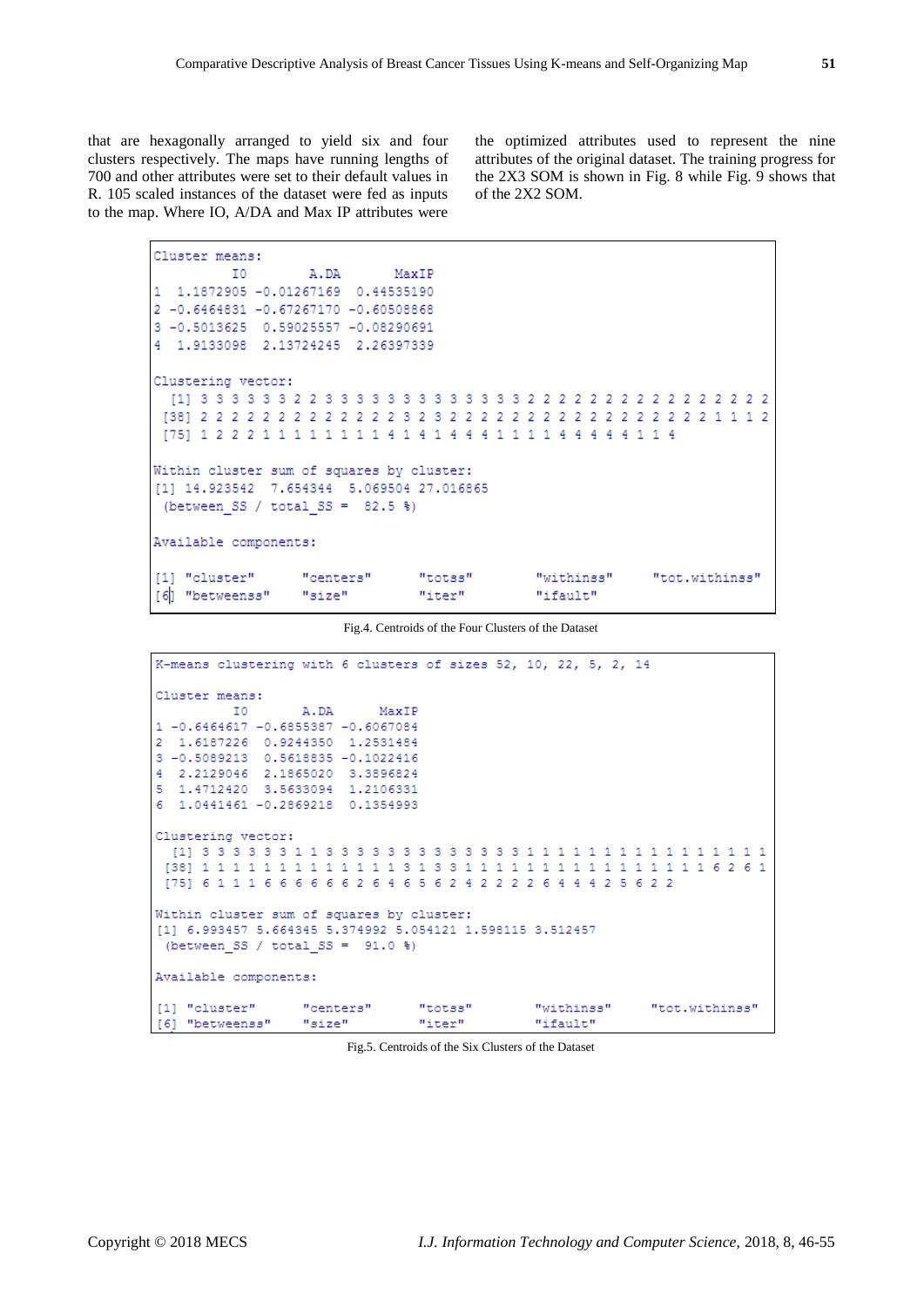```
K-means clustering with 4 clusters of sizes 21, 21, 8, 55
Cluster means:
               HFS
                       A.DA
                               MaxIP
      I01 1.3469848 -0.4940984 0.2569484 0.5994951
2 -0.6040005 1.3275269 0.2008358 -0.2105150
3\quad 1.9262909\quad 1.1250796\quad 2.3845060\quad 2.66600884 -0.5638727 -0.4818661 -0.5216276 -0.5363027
Clustering vector:
 [75]\ 1\ 4\ 4\ 4\ 1\ 1\ 1\ 4\ 1\ 1\ 1\ 1\ 3\ 1\ 3\ 1\ 1\ 3\ 3\ 1\ 1\ 1\ 1\ 3\ 3\ 3\ 1\ 3\ 1\ 1\ 1Within cluster sum of squares by cluster:
[1] 29.82969 24.80639 27.01010 32.54236
(between SS / total SS = 72.6 %)
Available components:
[1] "cluster"
               "centers""totss"
                                        "withinss"
                                                    "tot.withinss"
[6] "betweenss"
             "size" "iter"
                                      "ifault"
```
Fig.6. Centroids of the Four Clusters of the Dataset

|                       |                                                    | K-means clustering with 6 clusters of sizes 15, 45, 5, 17, 11, 12  |  |
|-----------------------|----------------------------------------------------|--------------------------------------------------------------------|--|
| Cluster means:        |                                                    |                                                                    |  |
|                       | IO HFS A.DA MaxIP                                  |                                                                    |  |
|                       | 1 -0.6386697 0.67776244 -0.39866994 -0.39677035    |                                                                    |  |
|                       | 2 -0.6255655 -0.55665642 -0.62145534 -0.60373129   |                                                                    |  |
|                       | 3 2.2129046 1.65342524 2.18650202 3.38968242       |                                                                    |  |
|                       | 4  0.7951422  -0.74012554  -0.03869777  0.12670170 |                                                                    |  |
|                       | 5 -0.5437417 1.77220195 0.66362932 -0.08505708     |                                                                    |  |
|                       | 6 1.5941425 -0.02467592 1.36424740 1.24606251      |                                                                    |  |
|                       |                                                    |                                                                    |  |
| Clustering vector:    |                                                    |                                                                    |  |
|                       |                                                    |                                                                    |  |
|                       |                                                    |                                                                    |  |
|                       |                                                    | 1751 4 2 1 2 4 4 4 4 4 4 6 4 3 4 6 4 6 3 6 6 6 6 4 3 3 3 6 6 4 6 6 |  |
|                       |                                                    |                                                                    |  |
|                       | Within cluster sum of squares by cluster:          |                                                                    |  |
|                       |                                                    | [1] 7.866931 14.161589 7.742779 15.873029 8.898956 24.307660       |  |
|                       | (between SS / total SS = $81.0$ %)                 |                                                                    |  |
|                       |                                                    |                                                                    |  |
| Available components: |                                                    |                                                                    |  |
|                       |                                                    |                                                                    |  |
|                       |                                                    | [[1] "cluster" "centers" "totss" "withinss" "tot.withinss"         |  |
|                       | [6] "betweenss" "size" "iter" "ifault"             |                                                                    |  |

Fig.7. Centroids of the Six Clusters of the Dataset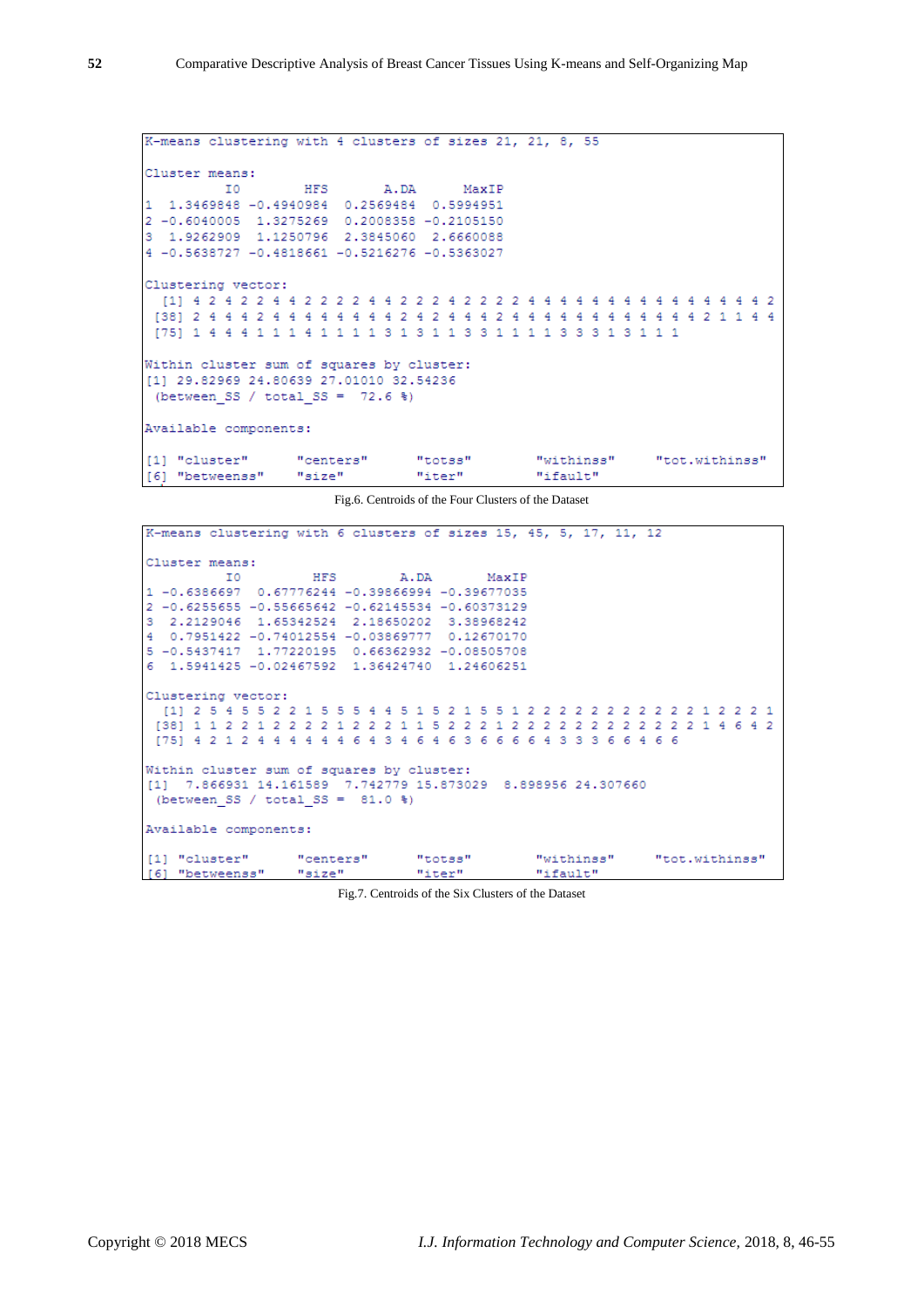

## Fig.8. Training progress for SOM with six clusters



Fig.9. Training progress for SOM with four clusters

# *D. Discussion*

The results of the experimental pilots using K-means and self-organizing map are discussed in this section of the paper. The k-means clustering of the dataset into four and six clusters as presented in Fig. 4 and 5 respectively have confusion matrices (table 1 and table 2); while Fig. 6 and Fig. 7 have their respective confusion matrices as table 3 and table 4.

Table 1. confusion matrix for k-means clustering of dataset into four clusters for case 1

| Cluster |    | 2  | 3  |    |
|---------|----|----|----|----|
| adi     |    |    | 10 | 11 |
| car     | 19 | 2  |    |    |
| con     |    |    | 10 |    |
| fad     |    | 15 |    |    |
| gla     |    | 16 |    |    |
| Mas     |    | 16 |    |    |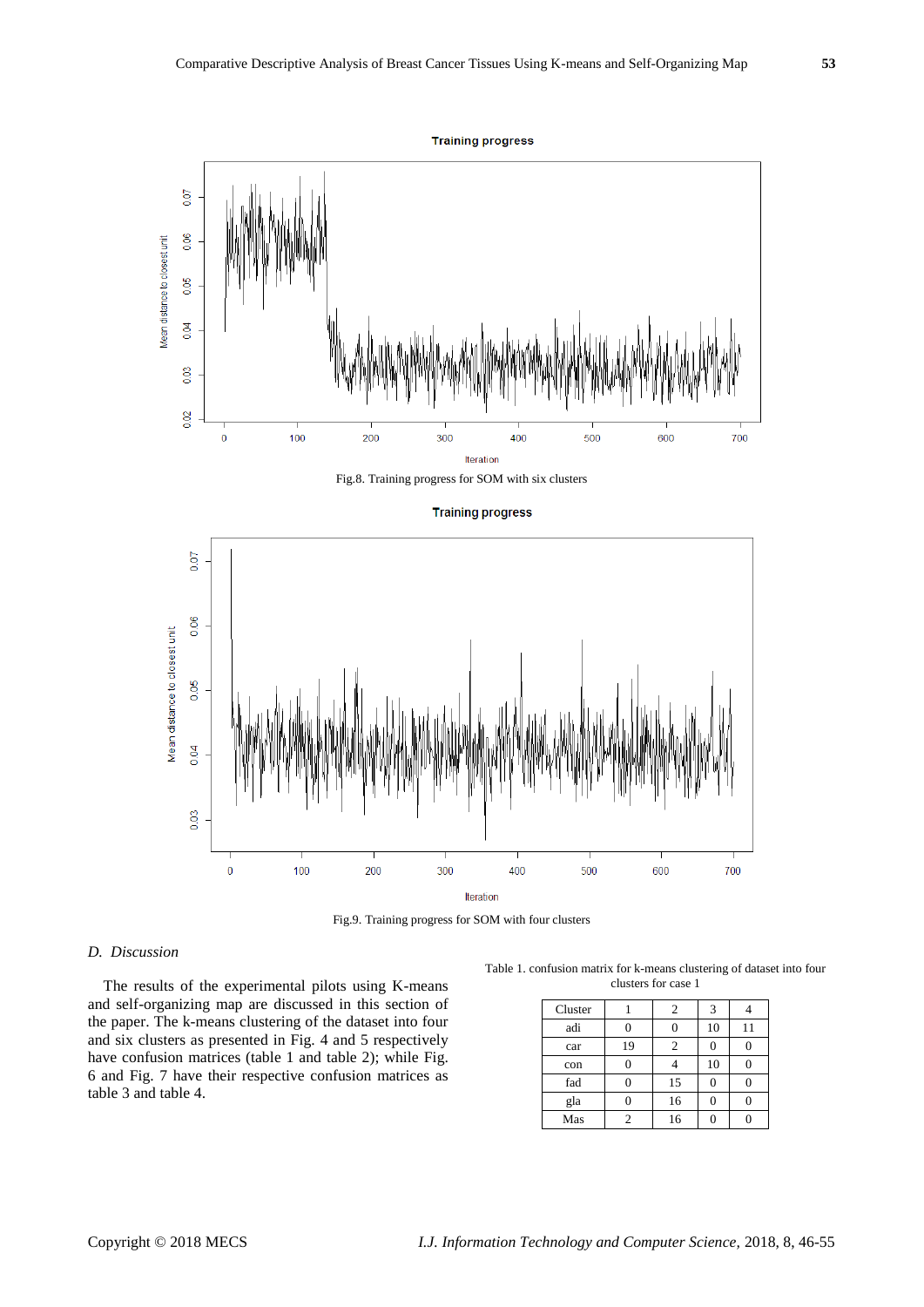|   | I |
|---|---|
| ٦ |   |

| Cluster |    |  |    |   |  |
|---------|----|--|----|---|--|
| adi     |    |  |    | 2 |  |
| car     |    |  | 19 |   |  |
| con     |    |  |    |   |  |
| fad     | 15 |  |    |   |  |
| gla     | 16 |  |    |   |  |
| mas     | 15 |  |    |   |  |

Table 2. confusion matrix for k-means clustering of dataset into six clusters for case 1

Table 3. confusion matrix for k-means clustering of dataset into four clusters for case 2

| Cluster |    |    |    |
|---------|----|----|----|
| adi     | 13 |    |    |
| car     |    | 14 |    |
| con     |    |    |    |
| fad     |    |    | 15 |
| gla     |    |    | 14 |
| mas     |    |    | 13 |

Table 4. confusion matrix for k-means clustering of dataset into six clusters for case 2

| Cluster |    |  |    |    |
|---------|----|--|----|----|
| adi     |    |  |    | 11 |
| car     |    |  | 10 |    |
| con     |    |  |    |    |
| fad     | 14 |  |    |    |
| gla     | 14 |  |    |    |
| mas     |    |  |    |    |

As illustrated in Fig. 1 and Fig. 2, the natural clusters of the dataset is four. This is supported by the confusion matrix as contained on table 2 as cluster "3" and cluster "5" contain data instances that were wrongly grouped. Also, for case 2 on K-means, table 4 shows cluster "1" and cluster "3" containing data instances that were wrongly grouped. SOMs clustering for case 1 have their performances evaluated with confusion matrices table 5 and table 6 for 2X2 and 2X3 maps while SOMs clustering for case 2 have their performances evaluated with confusion matrices table 5 and table 6 for 2X2 and 2X3 maps.

Table 5. confusion matrix for SOM clustering of dataset into four clusters for case 1

| Cluster |    |    |    |
|---------|----|----|----|
| adi     | 10 |    |    |
| car     |    | 19 |    |
| con     | 10 |    |    |
| fad     |    |    | 15 |
| gla     |    |    | 16 |
| mass    |    |    |    |

Table 6. confusion matrix for SOM clustering of dataset into six clusters for case 1

| Cluster |    |  |    |  |
|---------|----|--|----|--|
| adi     |    |  |    |  |
| car     | 19 |  |    |  |
| con     |    |  |    |  |
| fad     |    |  | 15 |  |
| gla     |    |  | 16 |  |
| mass    |    |  | 15 |  |

Table 7. confusion matrix for SOM clustering of dataset into four clusters for case 2

| Cluster |    |    |    |
|---------|----|----|----|
| Adi     |    |    | 10 |
| Car     |    | 19 |    |
| Con     | 10 |    |    |
| Fad     |    |    | 15 |
| Gla     |    |    | 16 |
| Mass    |    |    | 15 |

Table 8. confusion matrix for SOM clustering of dataset into six clusters for case 2

| Cluster |    | 2 |    |  |
|---------|----|---|----|--|
| adi     |    |   |    |  |
| car     | 19 |   |    |  |
| con     |    |   |    |  |
| fad     |    |   | 15 |  |
| gla     |    |   | 16 |  |
| mass    |    |   | 15 |  |

For case 1, the K-means with 4 clusters slightly outperforms the SOM with 4 clusters as it misclassified 2 mastopathy breast tissues while the 2X2 SOM misclassified 3 with other classifications been the same. Also, for case 2, it is still observed that K-means performed slightly better than the SOM in classification's precision.

#### V. CONCLUSION

The process of clinical decision making involves analysing often voluminous medical dataset (which are often erroneous when done by men as there are always introduction of human error into the analysis) to infer knowledge that are made. However, when the analysis is being automated then human error is avoided and an improved result comes in, to aid better clinical decisions. In this study, two machine learning algorithms that carry out self-learning were experimented on dataset (the dataset that is publicly available in the UCI Machine Learning Repository) with electrical impedance measurements in samples of freshly excised tissues from the breasts of some volunteers. Results of the experiment